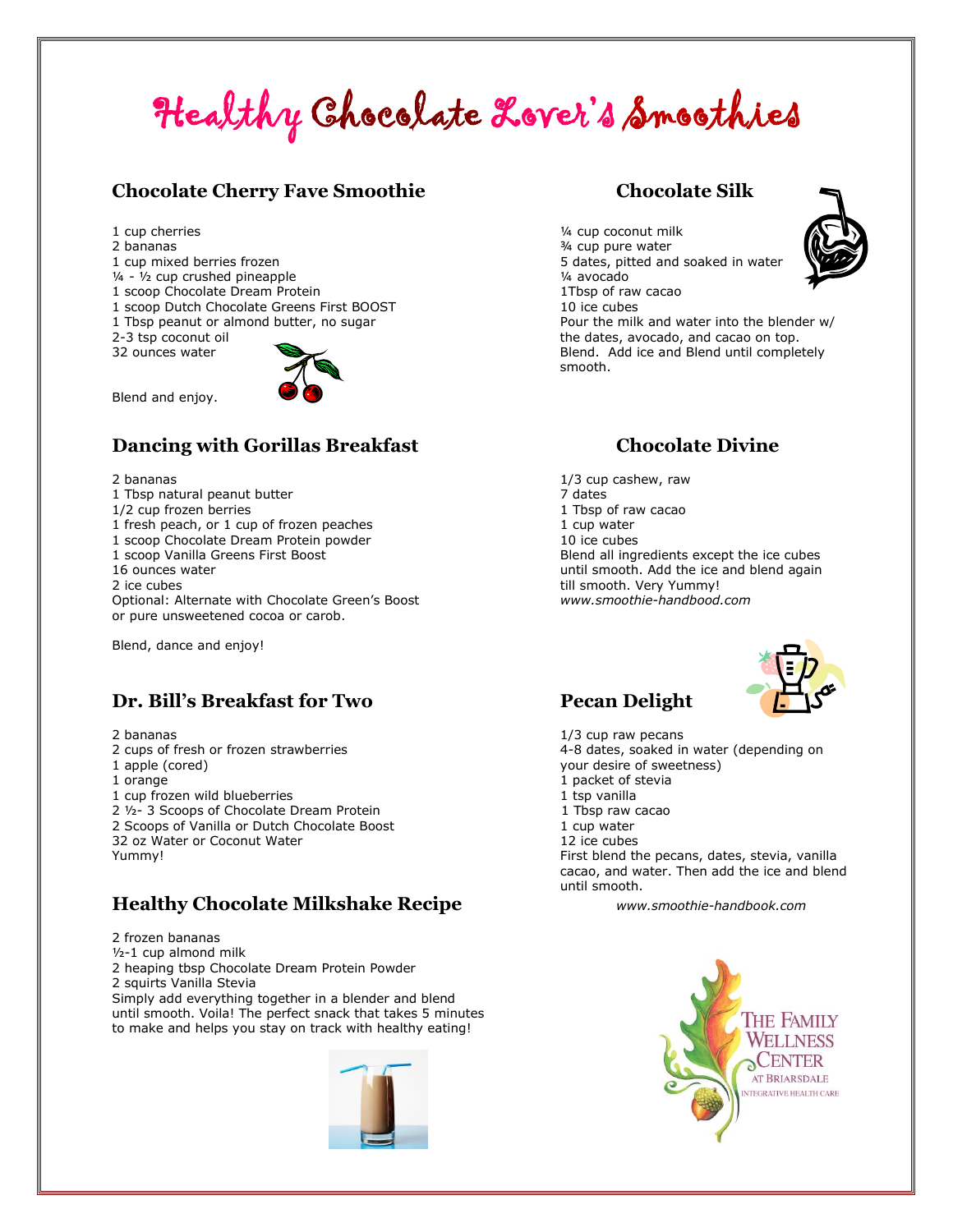### **Purple Chocolate Green Smoothie P & B Berry Blast**

1 ripe banana, peeled 2 cups mixed berries, fresh or frozen 5-8 oz spinach, fresh 2 frozen bananas 2 dates, pitted 2 cups almond milk<br>1 cup blueberries, frozen 2 cups almond milk<br>2 heaping Tbsp pear 1tbsp powdered cacao 1 scoop Chocolate Protein Powder 5 ice cubes 1 cup frozen cherries 1 1/2 cup water **Add water if needed.** Pour the water in first. Then blend and banana, spinach, and dates with the water. Add the Blend on high until smooth. remaining ingredients and blend until smooth.

## **Smoothie**



<sup>1/4</sup> cup raw almonds 1 banana

First, pour water, stevia, and chocolate into the blender. Second, place the nuts on the bottom with the frozen Blend and Enjoy! Bananas and ice on top. Blend on low for 10-20 seconds. Then increase the speed to medium/high until creamy smooth.

#### **Sweet Escape**

2 bananas, fresh or frozen 1 avocado 3Tbsp of unsweetened cocoa 3 dates, pitted 1 Tbsp coconut oil ½ tsp cinnamon 1-2 scoops Chocolate Dream Protein 24-32 ounces water, coconut water or almond milk Blend on high until smooth

## **Chocolate Green Smoothie**

- 2 Tbsp unsweetened carob powder<br>
1 banana<br>
<sup>3</sup>/4 cup frozen bl
- 
- 1 cup unsweetened almond, or coconut milk 2 cups (or handfuls) of raw spinach
- 1-3 pitted Mejdool Date (soaked in water to soften) ¼ cup raw cacao nibs (or 1/8 cup raw cacao

 $1/2-1$  avocado (cored and peeled)

Blend, and eat with a spoon! same smoothie is creamy. Note: if you don't have A bit more liquid will thin a smoothie consistency. A high-speed blender you'll want to grind the

2 heaping Tbsp peanut butter, no sugar

### **Chocolate Banana Deb's Green Chocolate Smoothie**

2 bananas, peeled frozen 1 cup frozen or fresh strawberries 1 Tbsp cacao/carob ¼ head of organic romaine lettuce 1-2 packet of vanilla stevia 1 scoop Chocolate Dream Protein <sup>1</sup>/2 cup of water 1 scoop Dutch Chocolate Greens First Boost<br>2-4 ice cubes 2-4 centers and the cubes of the cubes of the cubes of the cubes 2 cubs water 2 cups water

#### **Deb's Awesome Chocolate Peanut Butter Smoothie**

2 Tbsp. unsweetened cocoa powder/or Carob

- 2 Tbsp peanut butter (organic, no sugar) 1 banana
- 1 cup almond milk (unsweetened)
- l 1 scoop Chocolate Dream Protein
- 1 scoop Chocolate Greens' First Boost
- 1 cup ice (use more for added thickness)

Optional Add 1 cup frozen organic cherries

Blend until smooth.

## **Deb's Carob Pudding Smoothie Healthy Dark Smoothie Healthy Dark**

3/4 cup frozen blueberries

powder)<br>4-6 ounces of filtered water

1 scoop Greens First Vanilla Boost a few dates or stevia sweetener (optional)<br>1 cup ice (thicker with no ice) **a** few dates or stevia sweetener (optional) Add all the ingredients to your blender, and blend on high for 30 seconds or until the Cacao nibs or beans in a coffee grinder.